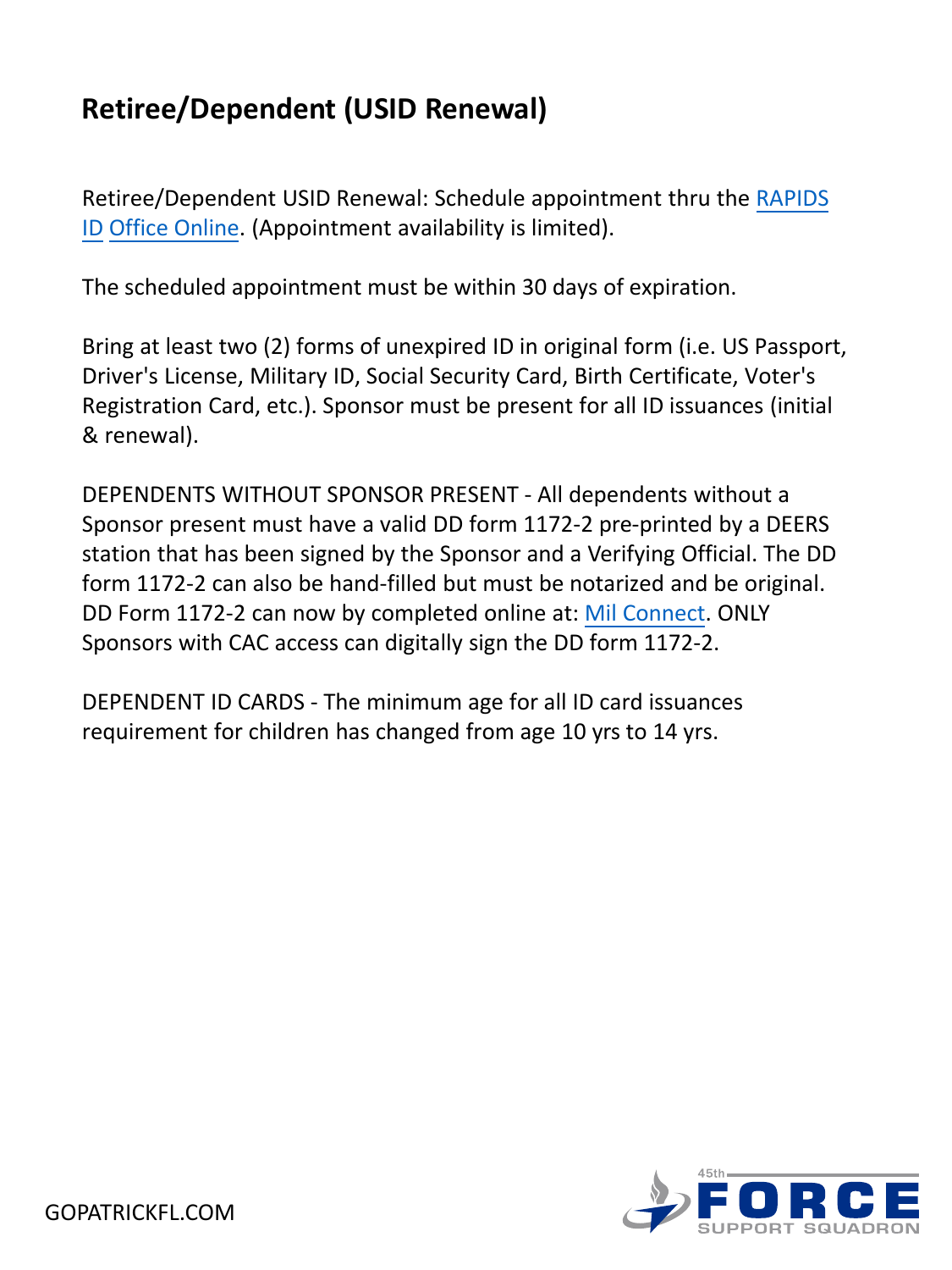#### **Retiree/Dependent (Marriage)**

Enrollment of Spouse: When adding your spouse to DEERS, the sponsor must be present or new spouse has a valid POA as well as ALL of the following documents below:

ID Card of sponsor

Spouse birth certificate (translated in English if applicable) or a form of ID that shows D.O.B

Marriage Certificate

Social Security card for spouse

Unexpired photo ID for spouse

Divorce Decree (if applicable)

*\*\*Documents must be Originals or Certified Copies\*\**

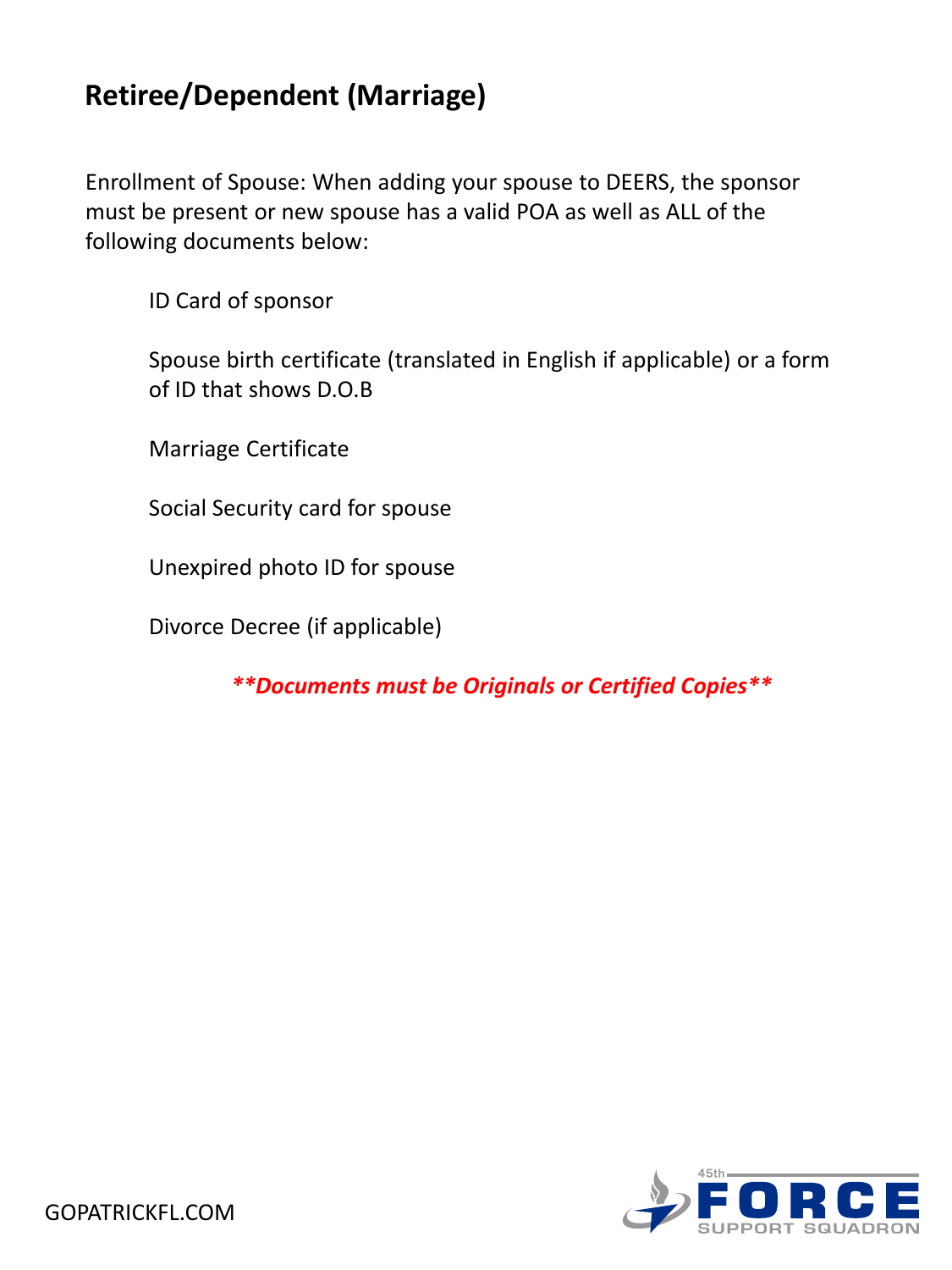### **Retiree/Dependent (Foreign National Spouse)**

If your spouse is a foreign national – you will need to provide:

Original Marriage Certificate

Birth Certificate -Driver License

Social Security Card (if applicable).

*\*\*Documents must be Original/Certified and translated into English*

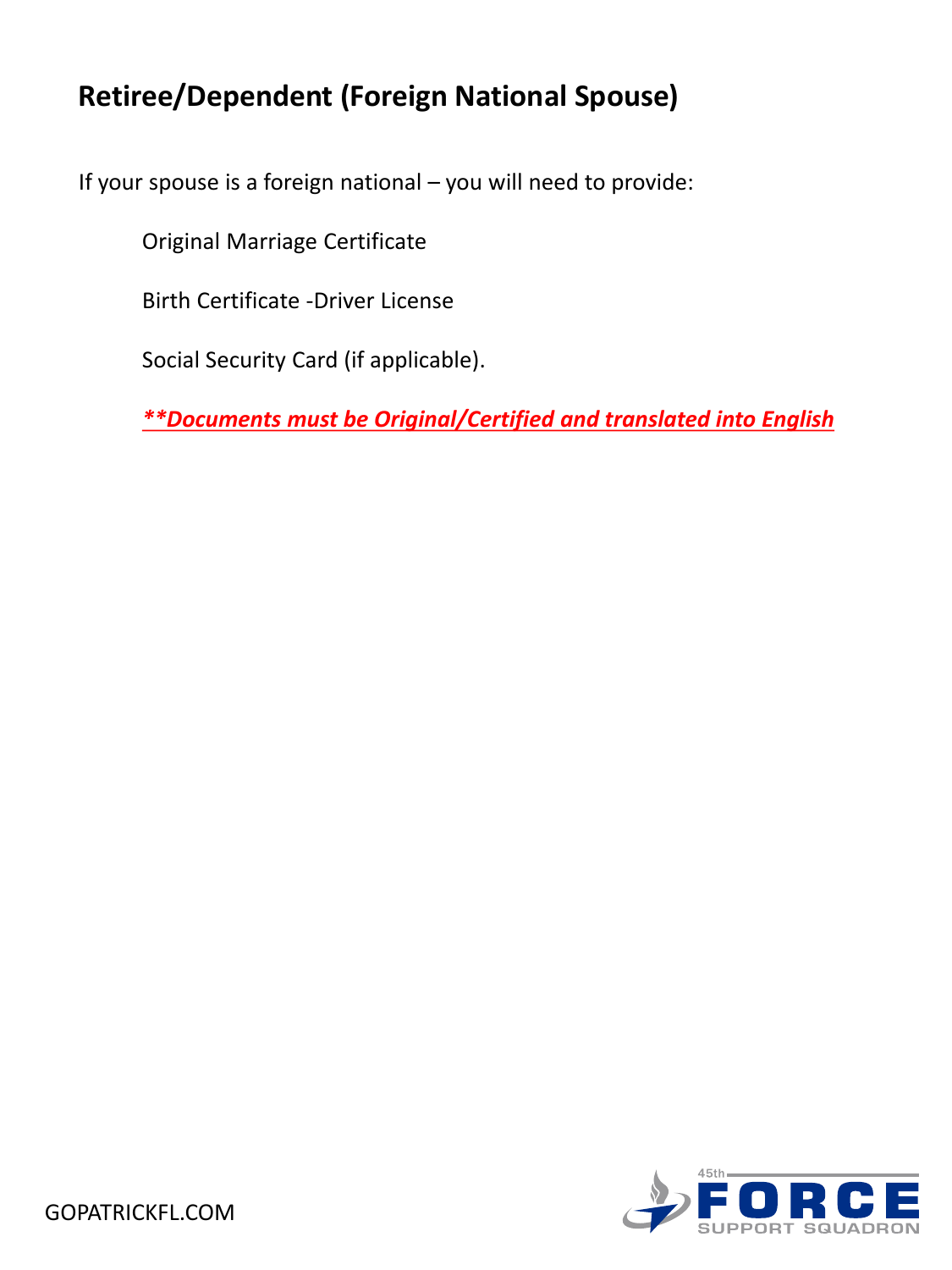### **Retiree/Dependent(Divorced)**

Divorce: To update a Divorce in DEERS. The Sponsor must provide the following items:

Original state filed divorce decree OR certified state filed copy to update DEERS. (State filed decree that reflects the state file number, and signed by the Clerk of the Court).

**\*\*Documents must be Original/Certified. Photocopies are NOT acceptable\*\***